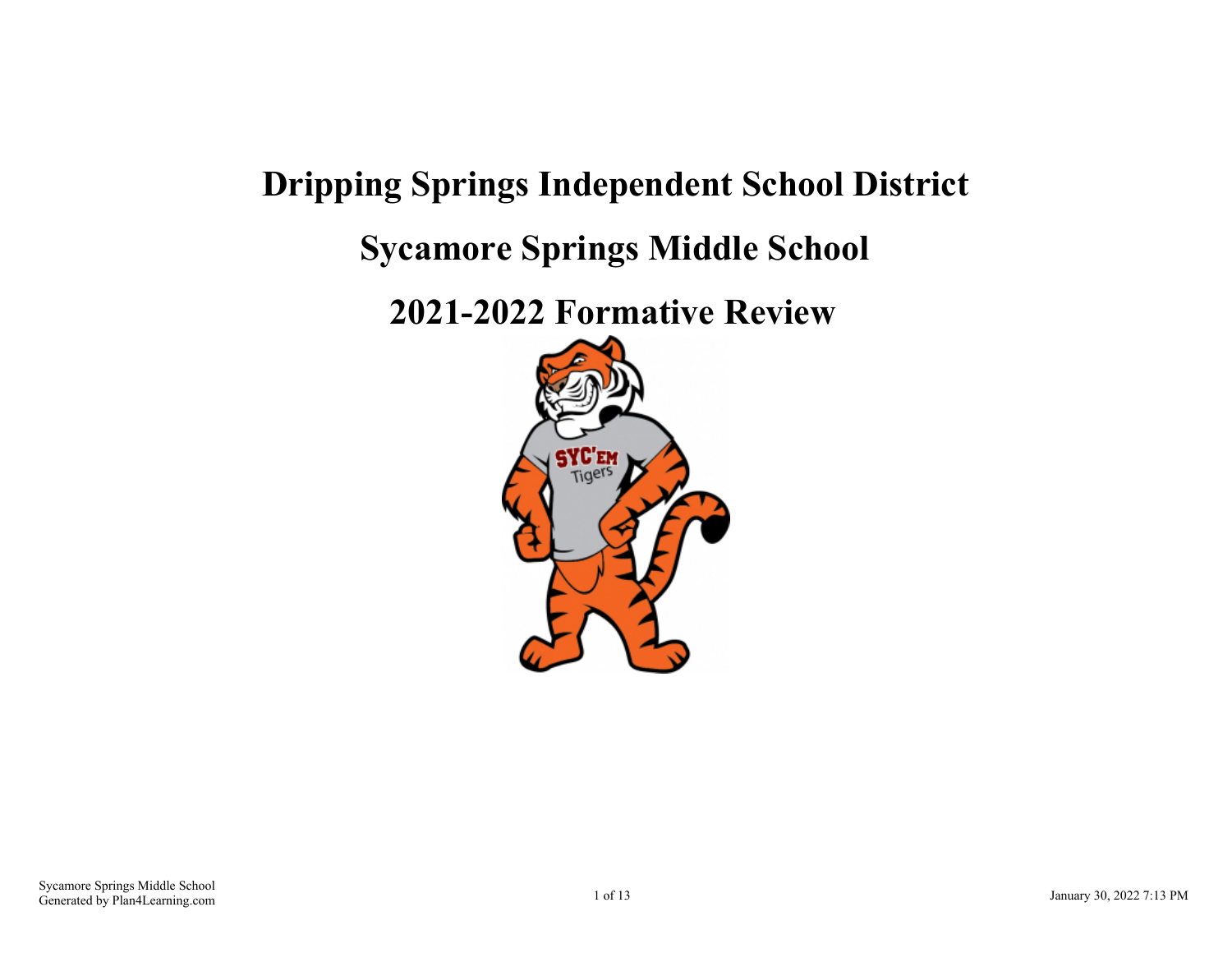# **Mission Statement**

We ensure all our learners grow their unique talents through future-ready experiences that inspire collaboration, creativity, critical thinking, resilience and compassion. We foster an enduring, intellectual curiosity that empowers learners to understand and positively impact their local and global communities.

# **Vision**

Inspiring innovation through exploration and discovery.

## **Value Statement**

SSMS Beliefs and Commitments:

Beliefs:

- We believe creative autonomy intrinsically motivates children to learn from failure, to build on success, and to discover their own unique talents and passions.
- We believe guiding and fostering critical thinking skills for all learners allows them to positively contribute to society and adapt to their ever-changing environments.
- We believe it is the collective responsibility of our life changers, the learner, the family and the community to create a safe, compassionate and diverse environment in order to cultivate, celebrate and foster the strengths and differences of each learner.

Commitments:

We are committed to providing authentic future-ready and purposeful, life-worthy learning experiences.

- We are committed to building genuine relationships that support a diverse community of acceptance, respect, integrity, accountability, kindness and compassion.  $\bullet$
- We are committed to entrusting the staff, the family, and the community as collaborators and innovators to support students on their path towards personal excellence.
	- We are committed to modeling life-long learning by valuing and encouraging unique independent thinking, risk-taking, creativity and determination.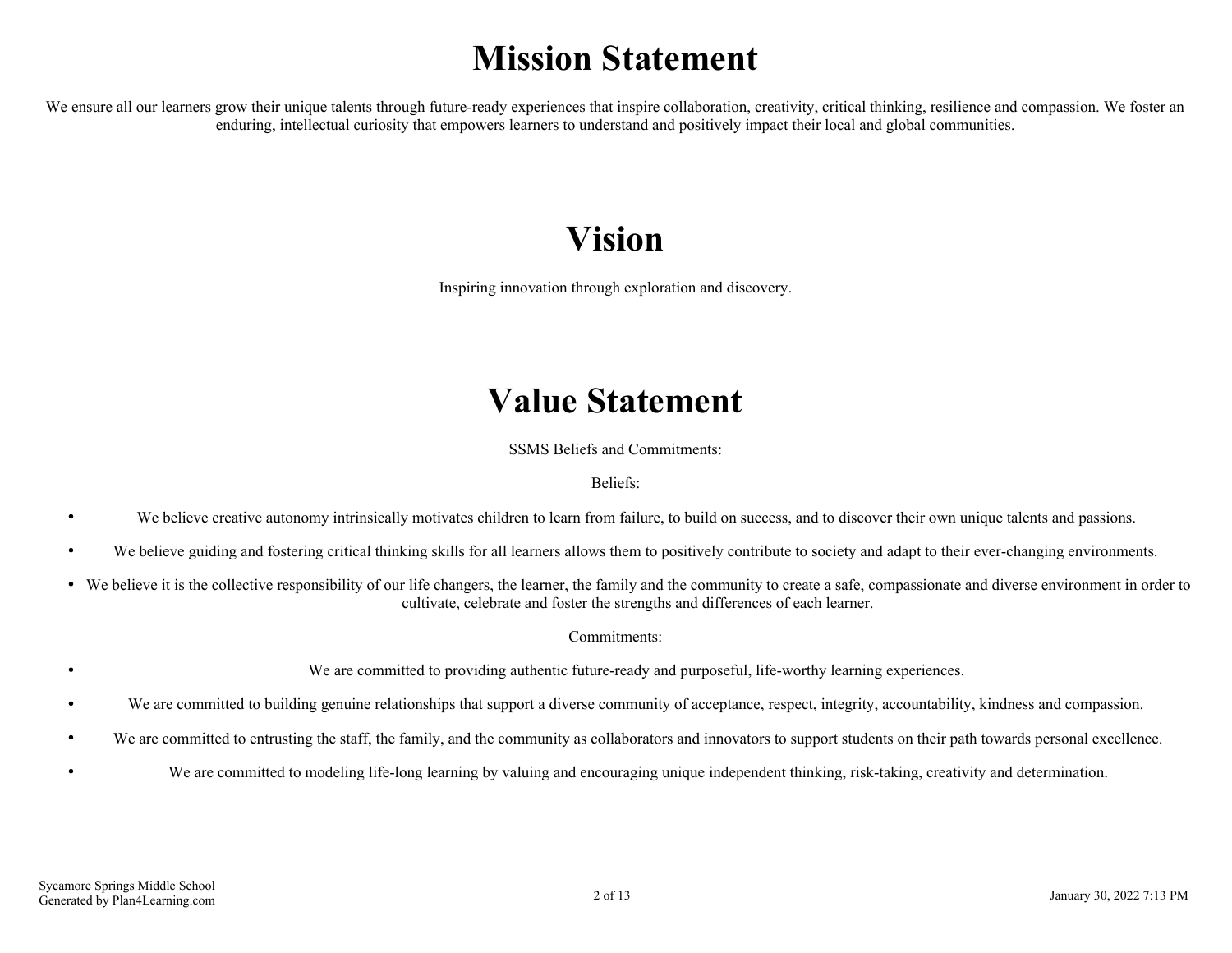## **Table of Contents**

| Goals                                                                                                                                                                                                                                                                                                                                                |    |
|------------------------------------------------------------------------------------------------------------------------------------------------------------------------------------------------------------------------------------------------------------------------------------------------------------------------------------------------------|----|
| Goal 1: Student Achievement: DSISD Life Changers will holistically and strategically develop and support the academic growth of all students.                                                                                                                                                                                                        |    |
| Goal 2: Staff Quality, Recruitment, and Retention: Support the vision and mission of the district by placing a Life Changer in every position.                                                                                                                                                                                                       |    |
| Goal 3: School Culture, Communication, and Compliance: All students will be educated in a safe environment that promotes collaborative and positive communication<br>within the organization that effectively and efficiently manages operational, programmatic, and fiscal compliance.                                                              |    |
| Goal 4: Social-Emotional, Mental, and Health Wellness: DSISD will support and enhance students' social and emotional skills, attitudes, relationships, academic<br>performance, and perceptions of classroom and school climate through comprehensive social-emotional/counseling and health wellness programs designed to address<br>student needs. | 10 |
| Goal 5: Parent Engagement: DSISD will increase parent engagement and stakeholder involvement at both the campus and district level by making families feel welcomed<br>through building meaningful connections and increased communication throughout the district and on all campuses.                                                              |    |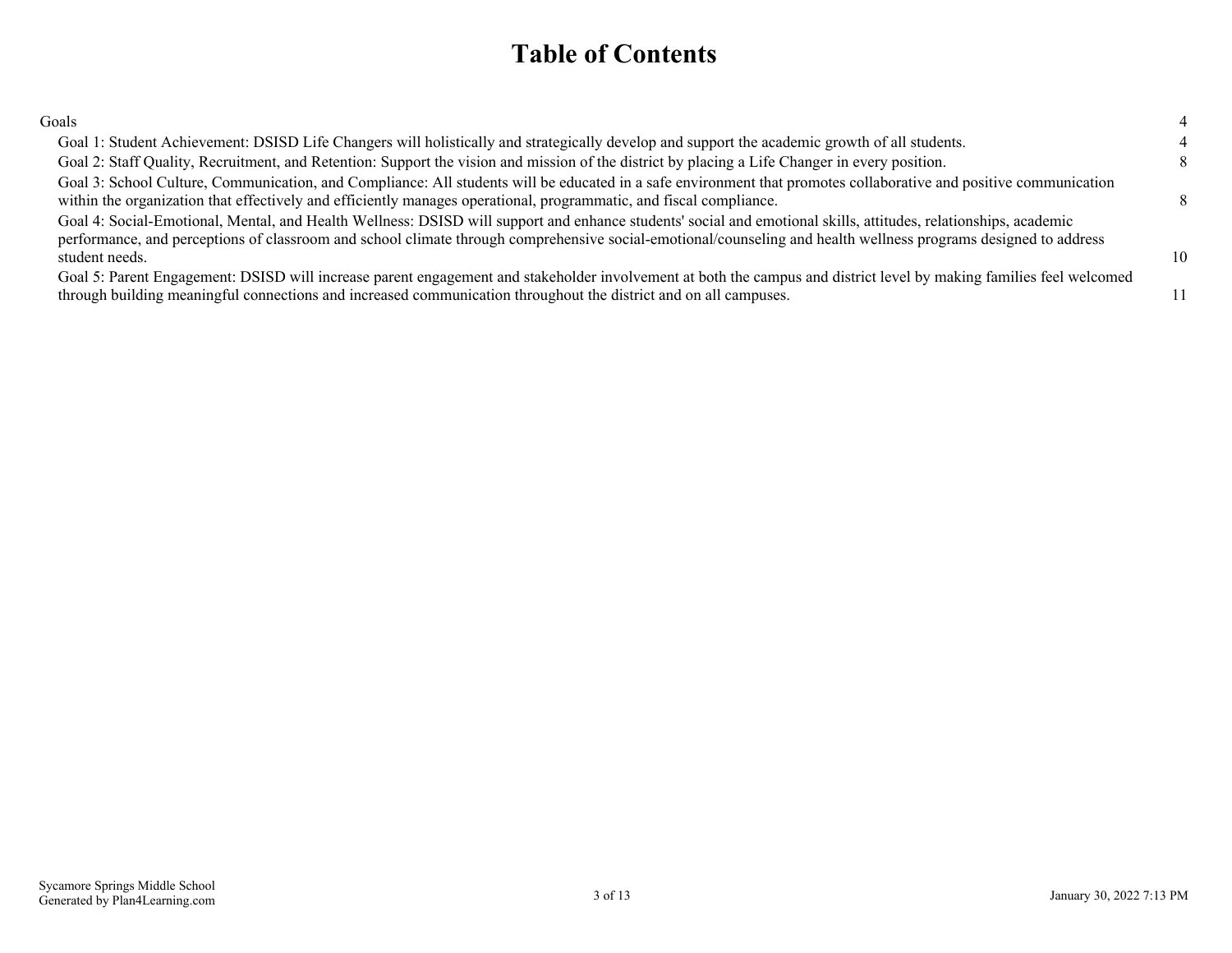# **Goals**

<span id="page-3-0"></span>**Goal 1:** Student Achievement:

DSISD Life Changers will holistically and strategically develop and support the academic growth of all students.

#### **Performance Objective 1:** Students will demonstrate growth from previous years as measured by multiple data sources.

**Evaluation Data Sources:** STAAR/EOC/TELPAS/MAP/TPRI/Common Formative Assessments/Attendance/Course Completion/Professional Learning Opportunities/

| <b>Strategy 1 Details</b>                                                                                                                                                                                                                                                                                                                                                                                                                          |             |                  | <b>Reviews</b> |                  |
|----------------------------------------------------------------------------------------------------------------------------------------------------------------------------------------------------------------------------------------------------------------------------------------------------------------------------------------------------------------------------------------------------------------------------------------------------|-------------|------------------|----------------|------------------|
| Strategy 1: Instruction: The campus will provide TEKS based, evidence-based, instructional resources, instructional                                                                                                                                                                                                                                                                                                                                |             | <b>Formative</b> |                | <b>Summative</b> |
| planning, professional development, and instructional technology across all subject areas. Teachers will analyze common<br>assessment results by student by skill to make instructional adjustments to Tier I instruction and determine student needs for                                                                                                                                                                                          | <b>Sept</b> | <b>Nov</b>       | Mar            | May              |
| Tier 2.<br>Strategy's Expected Result/Impact: Increase in mastery by 4% for each STAAR assessment in Spring of 2022<br>(CAMPUS WIG #1) and SSMS will achieve 65 on the Closing the Gaps reading growth status for the Hispanic<br>population, 65 on the Closing the Gaps reading growth status for the Two or More Races population as measured<br>on the STAAR (CAMPUS WIG #2).<br><b>Staff Responsible for Monitoring: Campus administrators</b> | 0%          | 30%              |                |                  |
| <b>Strategy 2 Details</b>                                                                                                                                                                                                                                                                                                                                                                                                                          |             |                  | <b>Reviews</b> |                  |
| Strategy 2: Reading/Writing/ELA: Teachers will use a common writing rubric from 6-8 grade to analyze student                                                                                                                                                                                                                                                                                                                                       |             | <b>Formative</b> |                | Summative        |
| performance.                                                                                                                                                                                                                                                                                                                                                                                                                                       | <b>Sept</b> | <b>Nov</b>       | Mar            | May              |
| Strategy's Expected Result/Impact: Increase in mastery on STAAR ELA by 4% in Spring 2022 (CAMPUS<br>$WIG \#1)$<br>Staff Responsible for Monitoring: Instructional Coach, ELA Department Chair                                                                                                                                                                                                                                                      | 0%          | 30%              |                |                  |
| <b>Strategy 3 Details</b>                                                                                                                                                                                                                                                                                                                                                                                                                          |             |                  | <b>Reviews</b> |                  |
| Strategy 3: Math: Teachers in math will target essential and enduring standards as they disaggregate common formative                                                                                                                                                                                                                                                                                                                              |             | Formative        |                | Summative        |
| assessments.                                                                                                                                                                                                                                                                                                                                                                                                                                       | <b>Sept</b> | <b>Nov</b>       | Mar            | May              |
| <b>Strategy's Expected Result/Impact:</b> Increase in mastery by 4% on STAAR assessments in Spring 2021<br>(CAMPUS WIG $#1$ ).<br>Staff Responsible for Monitoring: Instructional Coach/Math Department Chair                                                                                                                                                                                                                                      | 0%          | 30%              |                |                  |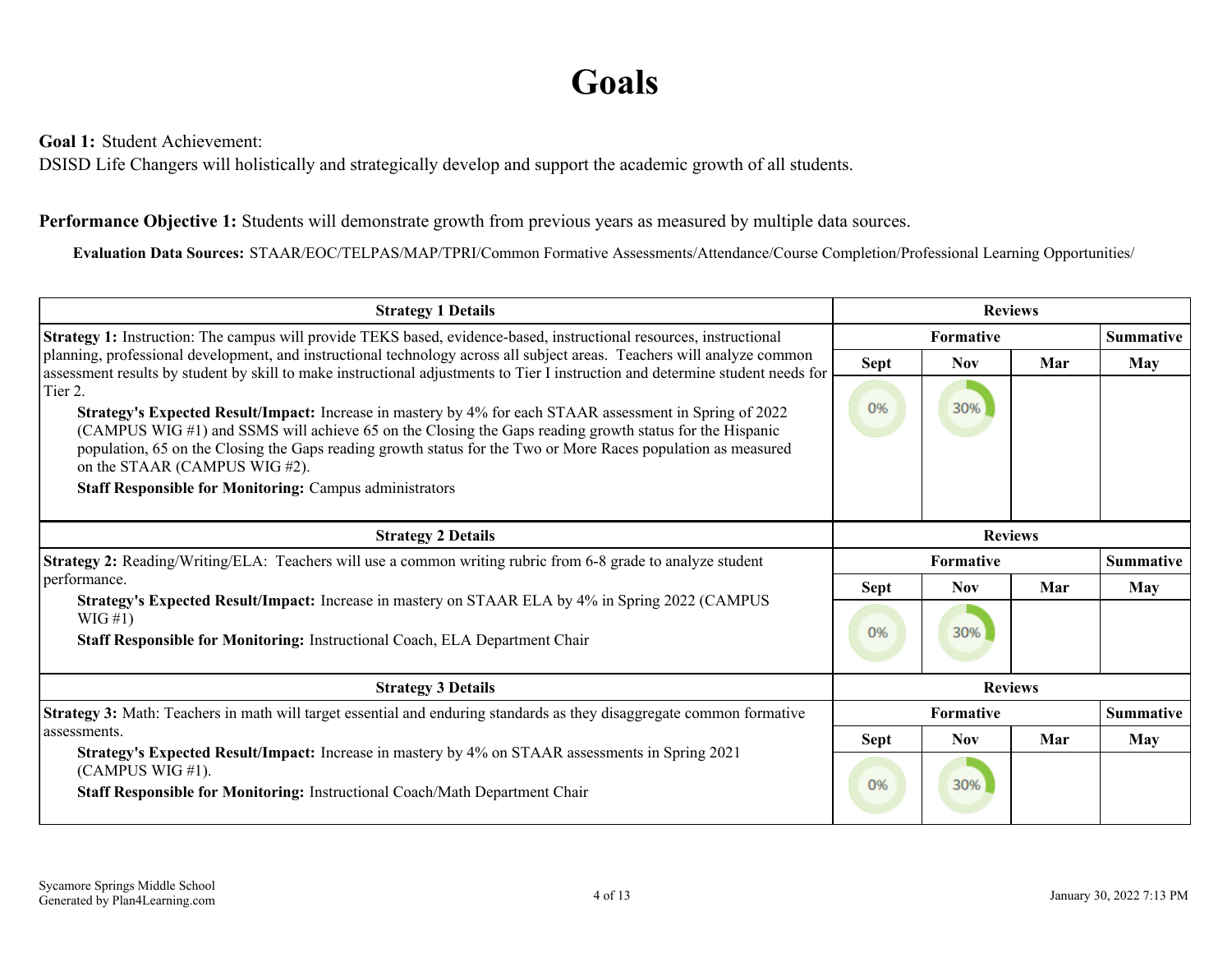| <b>Strategy 4 Details</b>                                                                                                                                                                                                                                                                                                                     |                   |                   | <b>Reviews</b> |                  |
|-----------------------------------------------------------------------------------------------------------------------------------------------------------------------------------------------------------------------------------------------------------------------------------------------------------------------------------------------|-------------------|-------------------|----------------|------------------|
| Strategy 4: Science: Teachers will focus on student mastery of learning targets (essential standards) and evaluate student                                                                                                                                                                                                                    |                   | Formative         |                | <b>Summative</b> |
| performance regularly on common performance assessments.<br>Strategy's Expected Result/Impact: Increase of 4% master on STAAR in Spring 2022 (CAMPUS WIG #1).<br>Staff Responsible for Monitoring: Instructional Coach, Science Department Chair                                                                                              | <b>Sept</b><br>0% | <b>Nov</b><br>30% | Mar            | <b>May</b>       |
| <b>Strategy 5 Details</b>                                                                                                                                                                                                                                                                                                                     |                   |                   | <b>Reviews</b> |                  |
| Strategy 5: Social Studies: Teachers will focus on using the strategy of Document Based Questions to develop students<br>critical thinking skills.                                                                                                                                                                                            |                   | Formative         |                | <b>Summative</b> |
| Strategy's Expected Result/Impact: Increase of 4% mastery on STAAR Social Studies in Spring 2022<br>(CAMPUS WIG #1).<br>Staff Responsible for Monitoring: Instructional Coach, SS Dept. Chair                                                                                                                                                 | <b>Sept</b><br>0% | <b>Nov</b><br>30% | Mar            | <b>May</b>       |
| <b>Strategy 6 Details</b>                                                                                                                                                                                                                                                                                                                     |                   |                   | <b>Reviews</b> |                  |
| Strategy 6: Electives: Teachers will focus on creativity and innovation to increase daily engagement of students in                                                                                                                                                                                                                           |                   | Formative         |                | <b>Summative</b> |
| learning.<br>Strategy's Expected Result/Impact: Campus attendance will be 97% or higher for the school year (CAMPUS                                                                                                                                                                                                                           | <b>Sept</b>       | Nov               | Mar            | <b>May</b>       |
| $WIG \#3)$<br>Staff Responsible for Monitoring: Administrators, attendance clerk.                                                                                                                                                                                                                                                             | 0%                | 30%               |                |                  |
| <b>Strategy 7 Details</b>                                                                                                                                                                                                                                                                                                                     |                   |                   | <b>Reviews</b> |                  |
| Strategy 7: Progress Monitoring: Teachers will monitor student progress through regular universal screeners for reading                                                                                                                                                                                                                       |                   | Formative         |                | <b>Summative</b> |
| and math while utilizing data to guide instruction.<br>Strategy's Expected Result/Impact: MAP results will be analyzed by the end of September and students<br>identified for Tier 3 instruction will be scheduled into support classes.<br>Staff Responsible for Monitoring: Assistant Principal, math interventionist, ELA interventionist. | <b>Sept</b><br>0% | <b>Nov</b><br>30% | Mar            | <b>May</b>       |
| <b>Strategy 8 Details</b>                                                                                                                                                                                                                                                                                                                     |                   |                   | <b>Reviews</b> |                  |
| Strategy 8: Multi-Tiered System of Support (Response to Intervention): Teachers will identify struggling learners through                                                                                                                                                                                                                     |                   | Formative         |                | <b>Summative</b> |
| the MTSS (RTI) process and provide instructional methods such as intervention/tutorials for all STAAR/EOC tested<br>subjects.                                                                                                                                                                                                                 | <b>Sept</b>       | <b>Nov</b>        | Mar            | May              |
| Strategy's Expected Result/Impact: Tiered intervention taking place daily during Tiger WIN time will support<br>students in achieving mastery who don't do so through Tier I instruction.<br>Staff Responsible for Monitoring: English and math teachers, administrators.                                                                     | 0%                | 30%               |                |                  |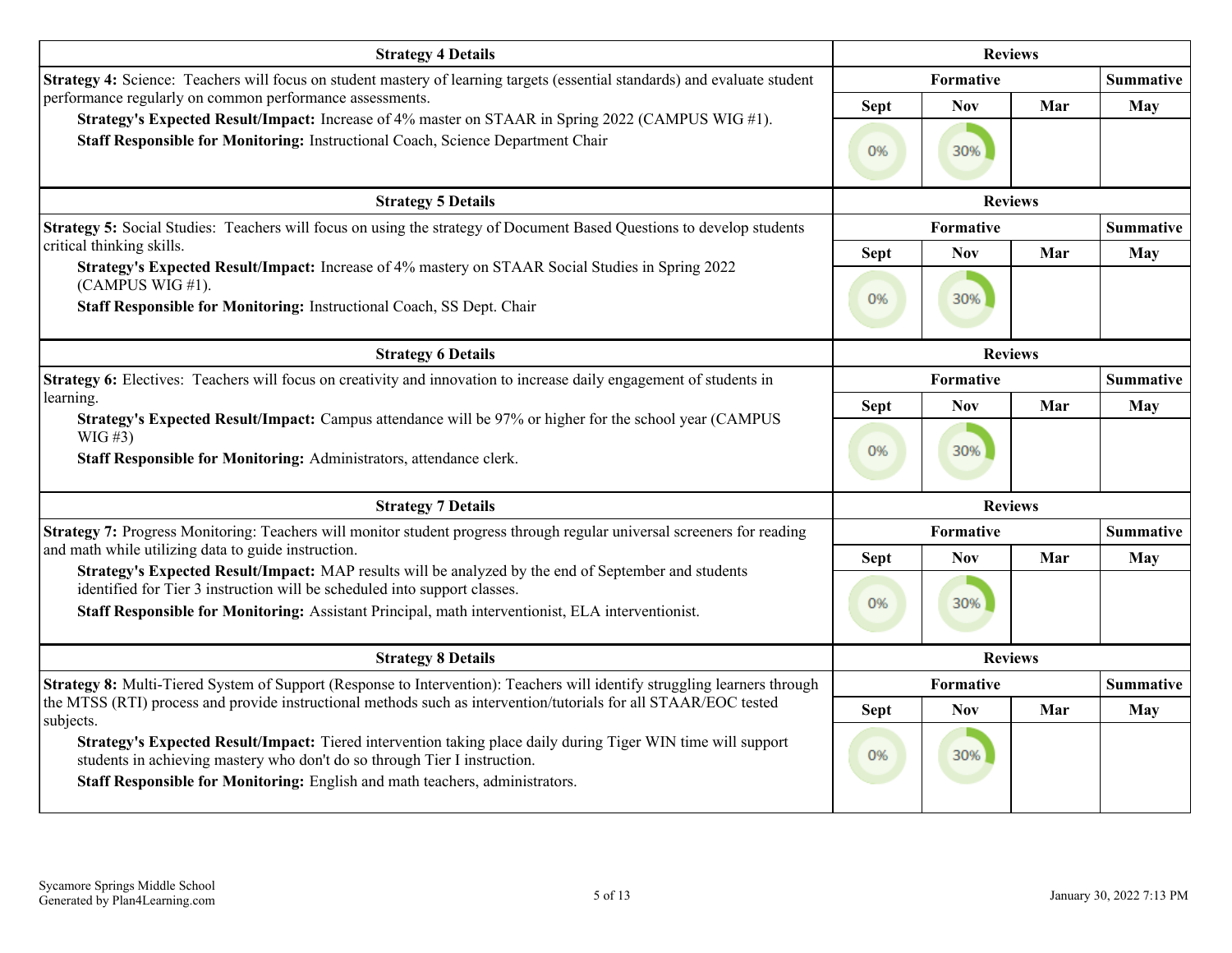| <b>Strategy 9 Details</b>                                                                                                                                                                                                                                                                                                                                                                                                                                                                                                                                                   |                   | <b>Reviews</b>    |     |                  |
|-----------------------------------------------------------------------------------------------------------------------------------------------------------------------------------------------------------------------------------------------------------------------------------------------------------------------------------------------------------------------------------------------------------------------------------------------------------------------------------------------------------------------------------------------------------------------------|-------------------|-------------------|-----|------------------|
| Strategy 9: Data and Assessment: The campus will utilize district assessment procedures to support teachers in the analysis                                                                                                                                                                                                                                                                                                                                                                                                                                                 |                   | Formative         |     | <b>Summative</b> |
| of data and in making real-time adjustments to both classroom and student-specific instruction.<br>Strategy's Expected Result/Impact: Teachers will analyze student performance on common formative<br>assessments by student by skill and make instructional decisions to enhance mastery for all students.<br>Staff Responsible for Monitoring: administrators, department chairs, instructional coaches                                                                                                                                                                  | <b>Sept</b><br>0% | <b>Nov</b><br>30% | Mar | May              |
| <b>Strategy 10 Details</b>                                                                                                                                                                                                                                                                                                                                                                                                                                                                                                                                                  |                   | <b>Reviews</b>    |     |                  |
| Strategy 10: English Learners: The campus will focus on the development of academic language proficiency level                                                                                                                                                                                                                                                                                                                                                                                                                                                              |                   | Formative         |     | <b>Summative</b> |
| descriptions for listening, speaking, reading and writing.                                                                                                                                                                                                                                                                                                                                                                                                                                                                                                                  | <b>Sept</b>       | <b>Nov</b>        | Mar | <b>May</b>       |
| Strategy's Expected Result/Impact: Teachers will post learning objectives in lesson plans on Canvas.<br><b>Staff Responsible for Monitoring: LPAC Chair</b>                                                                                                                                                                                                                                                                                                                                                                                                                 | 0%                | 30%               |     |                  |
| <b>Strategy 11 Details</b>                                                                                                                                                                                                                                                                                                                                                                                                                                                                                                                                                  |                   | <b>Reviews</b>    |     |                  |
| Strategy 11: Special Education Services: The campus will focus on purposeful instructional planning to enhance content                                                                                                                                                                                                                                                                                                                                                                                                                                                      |                   | Formative         |     | <b>Summative</b> |
| knowledge of special education teachers for increased academic achievement of students receiving services as identified<br>through the ARD process and documented in their IEP. The campus will follow district established procedures for child<br>find, referrals and evaluations.<br>Strategy's Expected Result/Impact: SSMS will achieve 19% on the Closing the Gaps reading academic<br>achievement status for the special education population as measured on the STAAR (CAMPUS WIG $#2$ )<br>Staff Responsible for Monitoring: Instructional coaches, administrators | <b>Sept</b><br>0% | <b>Nov</b><br>30% | Mar | <b>May</b>       |
| <b>Strategy 12 Details</b>                                                                                                                                                                                                                                                                                                                                                                                                                                                                                                                                                  |                   | <b>Reviews</b>    |     |                  |
| Strategy 12: Dyslexia Services: Students with dyslexia will be identified and evaluated in a timely manner.                                                                                                                                                                                                                                                                                                                                                                                                                                                                 |                   | Formative         |     | <b>Summative</b> |
| Accommodations and systematic instruction aligned to the requirements of the Texas Dyslexia Handbook will be provided.                                                                                                                                                                                                                                                                                                                                                                                                                                                      | <b>Sept</b>       | <b>Nov</b>        | Mar | May              |
| Strategy's Expected Result/Impact: Students qualifying for dyslexia services will receive services and support.<br>Staff Responsible for Monitoring: Dyslexia teacher, campus administrator, District Dyslexia<br>Supervisor/Administrator                                                                                                                                                                                                                                                                                                                                  | 0%                | 30%               |     |                  |
| <b>Strategy 13 Details</b>                                                                                                                                                                                                                                                                                                                                                                                                                                                                                                                                                  |                   | <b>Reviews</b>    |     |                  |
| Strategy 13: 504 Services: Campus administrators will ensure documentation of student accommodations based on                                                                                                                                                                                                                                                                                                                                                                                                                                                               |                   | Formative         |     | <b>Summative</b> |
| evaluations/data and aligned directly to the student's disability. Teachers will access their student's 504 plans and<br>consistently provide the agreed upon accommodations to ensure ADA compliance for all students with disabilities. The                                                                                                                                                                                                                                                                                                                               | <b>Sept</b>       | <b>Nov</b>        | Mar | <b>May</b>       |
| campus will adhere to established procedures for child find, referrals and evaluations.<br>Strategy's Expected Result/Impact: Teachers will unpack 504 accommodation bundles and implement<br>accommodations in the classroom.<br>Staff Responsible for Monitoring: Special services staff, 504 coordinator                                                                                                                                                                                                                                                                 | 0%                | 30%               |     |                  |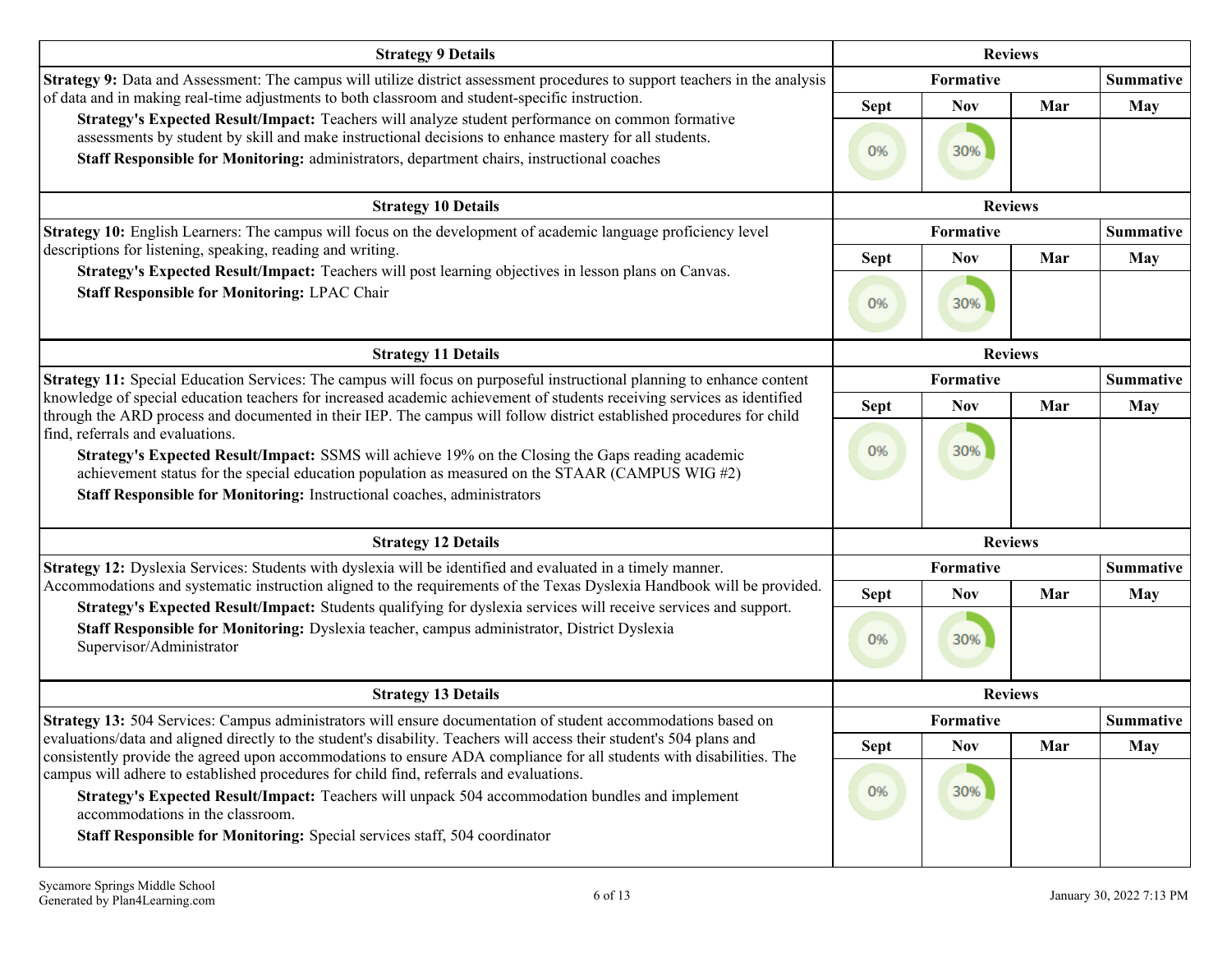| <b>Strategy 14 Details</b>                                                                                                                                                                                                                                      |             |                  | <b>Reviews</b> |                  |
|-----------------------------------------------------------------------------------------------------------------------------------------------------------------------------------------------------------------------------------------------------------------|-------------|------------------|----------------|------------------|
| Strategy 14: Accelerated Instruction for At-Risk Students: Accelerated instruction will be provided for all students not                                                                                                                                        |             | Formative        |                | <b>Summative</b> |
| meeting the minimum standard on state assessments. These supplemental instructional opportunities can be provided by<br>enrichment classes and other methods during the school year and/or during summer school programs.                                       | <b>Sept</b> | <b>Nov</b>       | Mar            | <b>May</b>       |
| Strategy's Expected Result/Impact: Students needing accelerated instruction will increase mastery when taking<br>second and third administration of STAAR reading or math.<br>Staff Responsible for Monitoring: ELA and Math department chairs, administration. | 0%          | 30%              |                |                  |
| <b>Strategy 15 Details</b>                                                                                                                                                                                                                                      |             |                  | <b>Reviews</b> |                  |
| Strategy 15: Gifted and Talented: Teachers of G/T students will receive the appropriate amount of professional                                                                                                                                                  |             | Formative        |                | <b>Summative</b> |
| development (30 hours initial training, 6-hour annual update). The campus will adhere to established guidelines for GT<br>nominations, screening, selection and placement.                                                                                      | <b>Sept</b> | <b>Nov</b>       | Mar            | <b>May</b>       |
| Strategy's Expected Result/Impact: GT student will received embedded support and instruction in advanced<br>courses by highly qualified and trained teachers.<br>Staff Responsible for Monitoring: District GT Coordinator, Campus Administrator                | 0%          | 30%              |                |                  |
| <b>Strategy 16 Details</b>                                                                                                                                                                                                                                      |             | <b>Reviews</b>   |                |                  |
| Strategy 16: Technology: The campus will provide innovative practices such as blended learning, to enhance digital                                                                                                                                              |             | Formative        |                | <b>Summative</b> |
| citizenship, implement technology and digital learning lessons while delivering instruction. The campus provides access to<br>technology (hardware and software) for the purposes of teaching and learning for students and staff.                              | <b>Sept</b> | <b>Nov</b>       | Mar            | <b>May</b>       |
| Strategy's Expected Result/Impact: Students will utilize technology daily through Canvas Learning<br>Management System to complete and submit school work and develop technology proficiency.                                                                   | 0%          | 30%              |                |                  |
| Staff Responsible for Monitoring: Facilitator of Learning and Innovation, Teachers.                                                                                                                                                                             |             |                  |                |                  |
| <b>Strategy 17 Details</b>                                                                                                                                                                                                                                      |             | <b>Reviews</b>   |                |                  |
| Strategy 17: Successful Transitions: The campus provides academic counseling support services to middle school students                                                                                                                                         |             | <b>Formative</b> |                | <b>Summative</b> |
| transitioning to the high school campus.<br>Strategy's Expected Result/Impact: Students will complete career survey and meet with high school                                                                                                                   | <b>Sept</b> | <b>Nov</b>       | Mar            | May              |
| counselors to learn about pathways and elective opportunities at the high school.<br>Staff Responsible for Monitoring: Campus Counselor, High School counselors                                                                                                 | 0%          | 0%               |                |                  |
| <b>Strategy 18 Details</b>                                                                                                                                                                                                                                      |             | <b>Reviews</b>   |                |                  |
| Strategy 18: Increasing Attendance, Drop-Out Prevention: The campus will monitor attendance to provide intervention,                                                                                                                                            |             | Formative        |                | <b>Summative</b> |
| supports and a plan for the school year.<br>Strategy's Expected Result/Impact: Attendance rate of 97% or higher for the school year (CAMPUS WIG #3)                                                                                                             | <b>Sept</b> | <b>Nov</b>       | Mar            | <b>May</b>       |
| Staff Responsible for Monitoring: Attendance clerk, administration                                                                                                                                                                                              | 0%          | 30%              |                |                  |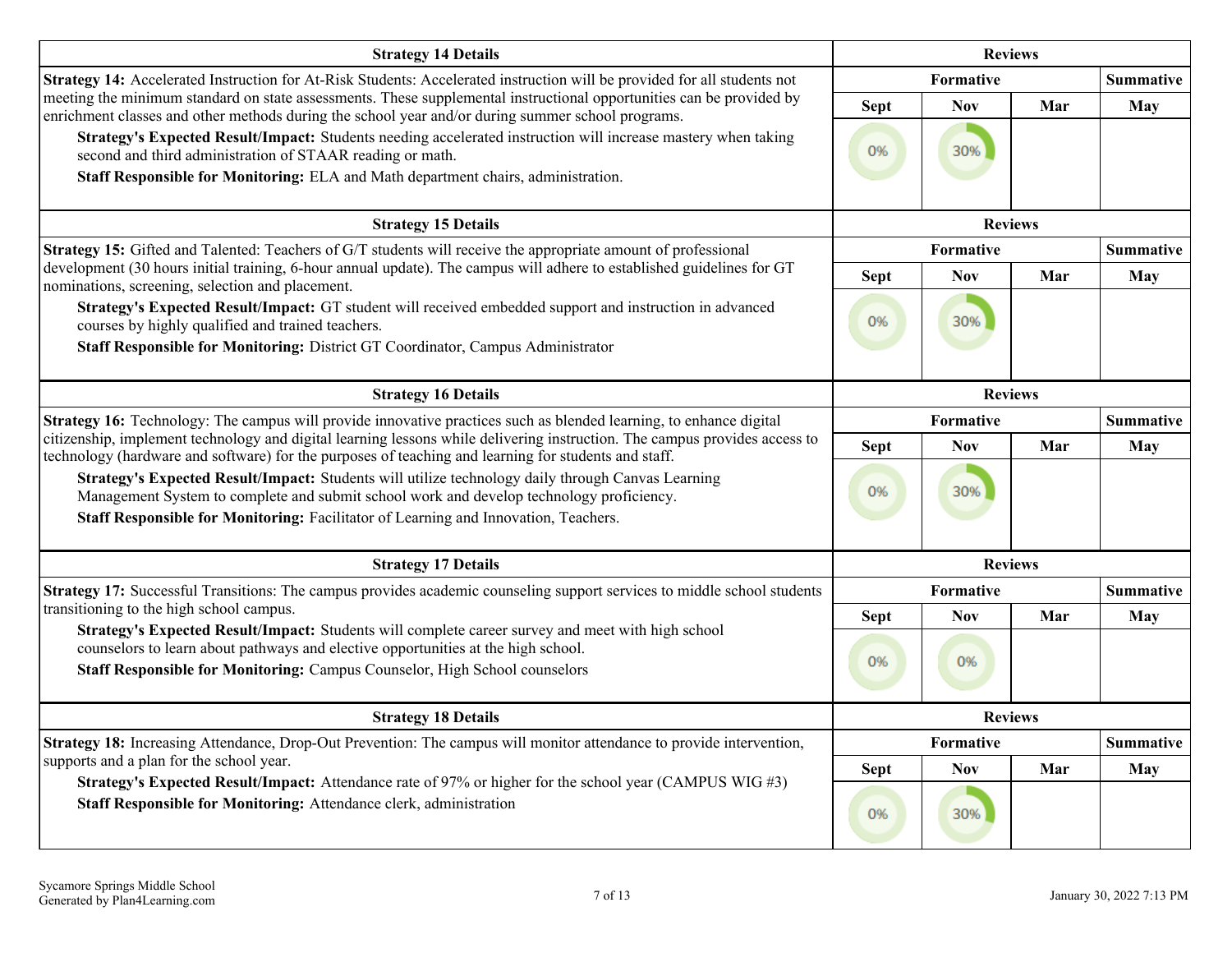<span id="page-7-0"></span>

| <b>Strategy 19 Details</b>                                                                                                                                                                                                              |             |                  | <b>Reviews</b> |                  |
|-----------------------------------------------------------------------------------------------------------------------------------------------------------------------------------------------------------------------------------------|-------------|------------------|----------------|------------------|
| Strategy 19: DAEP: The campus will monitor performance data of students served in the DAEP including student groups                                                                                                                     |             | <b>Formative</b> |                | <b>Summative</b> |
| served, attendance rates, pre- post- assessment results, dropout rates, graduation rates and recidivism rates.                                                                                                                          | <b>Sept</b> | Nov              | Mar            | <b>May</b>       |
| Strategy's Expected Result/Impact: Students in DAEP will not fall behind academically and will transition<br>successfully back to campus.<br>Staff Responsible for Monitoring: DAEP Supervisor, home campus administrator and counselor | 0%          | 30%              |                |                  |
| Continue/Modify<br>Accomplished<br>No Progress                                                                                                                                                                                          | Discontinue |                  |                |                  |

**Goal 2:** Staff Quality, Recruitment, and Retention:

Support the vision and mission of the district by placing a Life Changer in every position.

**Performance Objective 1:** The campus will hire high-quality staff, highly qualified paraprofessionals and develop, empower and sustain leaders who are committed to the vision and mission of the district.

**Evaluation Data Sources:** Paraprofessional Compliance Report, TEA Equity Plan, Retention Reports, ADDS data, Increased Student Achievement

| <b>Strategy 1 Details</b>                                                                                                                                                               |                                                                   | <b>Reviews</b> |     |                  |
|-----------------------------------------------------------------------------------------------------------------------------------------------------------------------------------------|-------------------------------------------------------------------|----------------|-----|------------------|
| <b>Strategy 1:</b> Attract/Retain Staff: The campus will attract and retain highly qualified teachers for instruction and                                                               | <b>Formative</b><br><b>Sept</b><br><b>Nov</b><br>Mar<br>30%<br>0% |                |     | <b>Summative</b> |
| intervention/tutorials. The teacher mentoring system will be used to support and retain teachers.                                                                                       |                                                                   |                |     | May              |
| Strategy's Expected Result/Impact: Campus will work with HR to ensure high quality teachers are hired.<br><b>Staff Responsible for Monitoring: Principal</b>                            |                                                                   |                |     |                  |
| <b>Strategy 2 Details</b>                                                                                                                                                               |                                                                   | <b>Reviews</b> |     |                  |
| Strategy 2: Professional Development: The campus will provide information and access to professional development for                                                                    |                                                                   | Formative      |     | <b>Summative</b> |
| teachers, administrators, paraprofessionals, and other staff as needed.                                                                                                                 | <b>Sept</b>                                                       | <b>Nov</b>     | Mar | May              |
| Strategy's Expected Result/Impact: PD offerings will align with teacher needs and will be provided ongoing<br>support during PLC.<br><b>Staff Responsible for Monitoring: Principal</b> | 0%                                                                | 30%            |     |                  |
| Accomplished<br>Continue/Modify<br>No Progress<br>0%<br>100%                                                                                                                            | Discontinue                                                       |                |     |                  |

**Goal 3:** School Culture, Communication, and Compliance:

All students will be educated in a safe environment that promotes collaborative and positive communication within the organization that effectively and efficiently manages operational, programmatic, and fiscal compliance.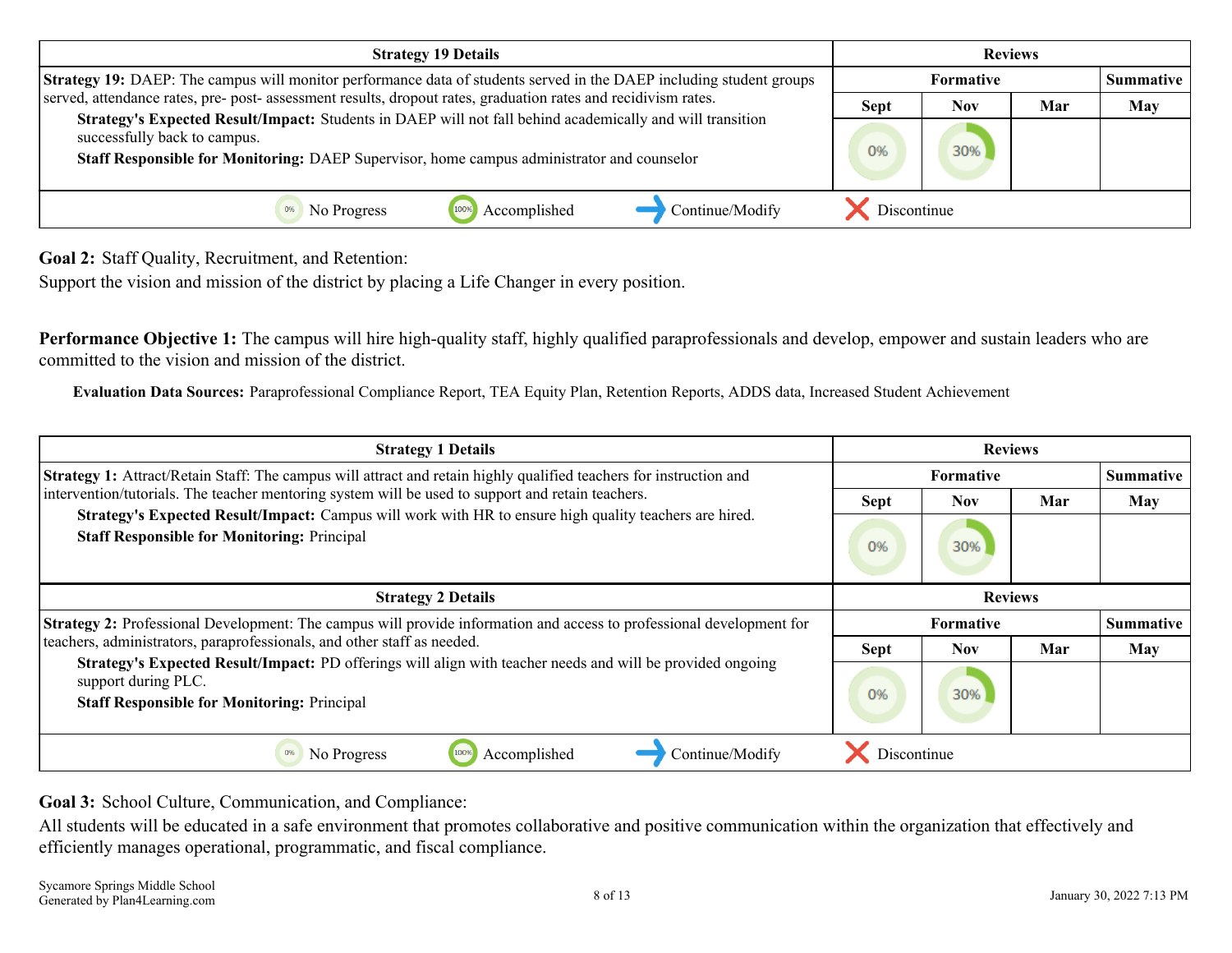Performance Objective 1: The campus will ensure campus/district safety, engage parents and families in frequent and ongoing communications, and utilize fiscal transparency.

**Evaluation Data Sources:** Incident Reports, Budgets, Communications, Surveys

| <b>Strategy 1 Details</b>                                                                                                                                                                                                                           |             |            | <b>Reviews</b> |                  |
|-----------------------------------------------------------------------------------------------------------------------------------------------------------------------------------------------------------------------------------------------------|-------------|------------|----------------|------------------|
| <b>Strategy 1:</b> Goal Setting (CNA/CIP): The campus has an established site-based decision making committee that focuses on                                                                                                                       |             | Formative  |                | <b>Summative</b> |
| the campus improvement planning process, and carries out responsibilities such as, but not limited to, the campus calendar,<br>professional development plans, budgets, accountability requirements, drop-out and attendance rates, Federal/state   | Sept        | <b>Nov</b> | Mar            | May              |
| requirements, etc.                                                                                                                                                                                                                                  |             |            |                |                  |
| Strategy's Expected Result/Impact: Campus Advisory Committee meetings will maintain agendas, sign-in<br>sheets and meeting notes.                                                                                                                   | 0%          | 30%        |                |                  |
| <b>Staff Responsible for Monitoring: Principal</b>                                                                                                                                                                                                  |             |            |                |                  |
| <b>Strategy 2 Details</b>                                                                                                                                                                                                                           |             |            | <b>Reviews</b> |                  |
| Strategy 2: Fiscal Compliance: To increase program effectiveness, eliminate duplication, and reduce fragmentation of                                                                                                                                |             | Formative  |                | <b>Summative</b> |
| instructional programs, the campus will coordinate with the district in regards to budgets and federal (TI, TII, TIII, TIV),<br>state (SCE, SAMP), and local funds to provide appropriate programs, instruction, and services to all students while | <b>Sept</b> | <b>Nov</b> | Mar            | May              |
| maximizing the impact of available resources.                                                                                                                                                                                                       |             |            |                |                  |
| Strategy's Expected Result/Impact: Campus will ensure efficient use of budget and align expenditures to<br>student needs.                                                                                                                           | 0%          | 30%        |                |                  |
| <b>Staff Responsible for Monitoring: Principal</b>                                                                                                                                                                                                  |             |            |                |                  |
| <b>Strategy 3 Details</b>                                                                                                                                                                                                                           |             |            | <b>Reviews</b> |                  |
| <b>Strategy 3:</b> Public Meeting: The campus holds an annual public meeting upon receipt of campus ratings from the Texas                                                                                                                          |             | Formative  |                | <b>Summative</b> |
| Education Agency regarding performance and the campus improvement plan.                                                                                                                                                                             | <b>Sept</b> | <b>Nov</b> | Mar            | May              |
| Strategy's Expected Result/Impact: Campus will maintain an updated CIP and post to the campus website.<br><b>Staff Responsible for Monitoring: Principal</b>                                                                                        | 0%          | 30%        |                |                  |
| <b>Strategy 4 Details</b>                                                                                                                                                                                                                           |             |            | <b>Reviews</b> |                  |
| Strategy 4: Student Safety: The campus will utilize district aligned communication channels with area emergency                                                                                                                                     |             | Formative  |                | <b>Summative</b> |
| operations departments, provide training, manage security coverage, update the Emergency Operations Procedures, and<br>conduct safety/security audits. Equipment, hardware and software updates will be acquired as needed to enhance campus        | <b>Sept</b> | <b>Nov</b> | Mar            | May              |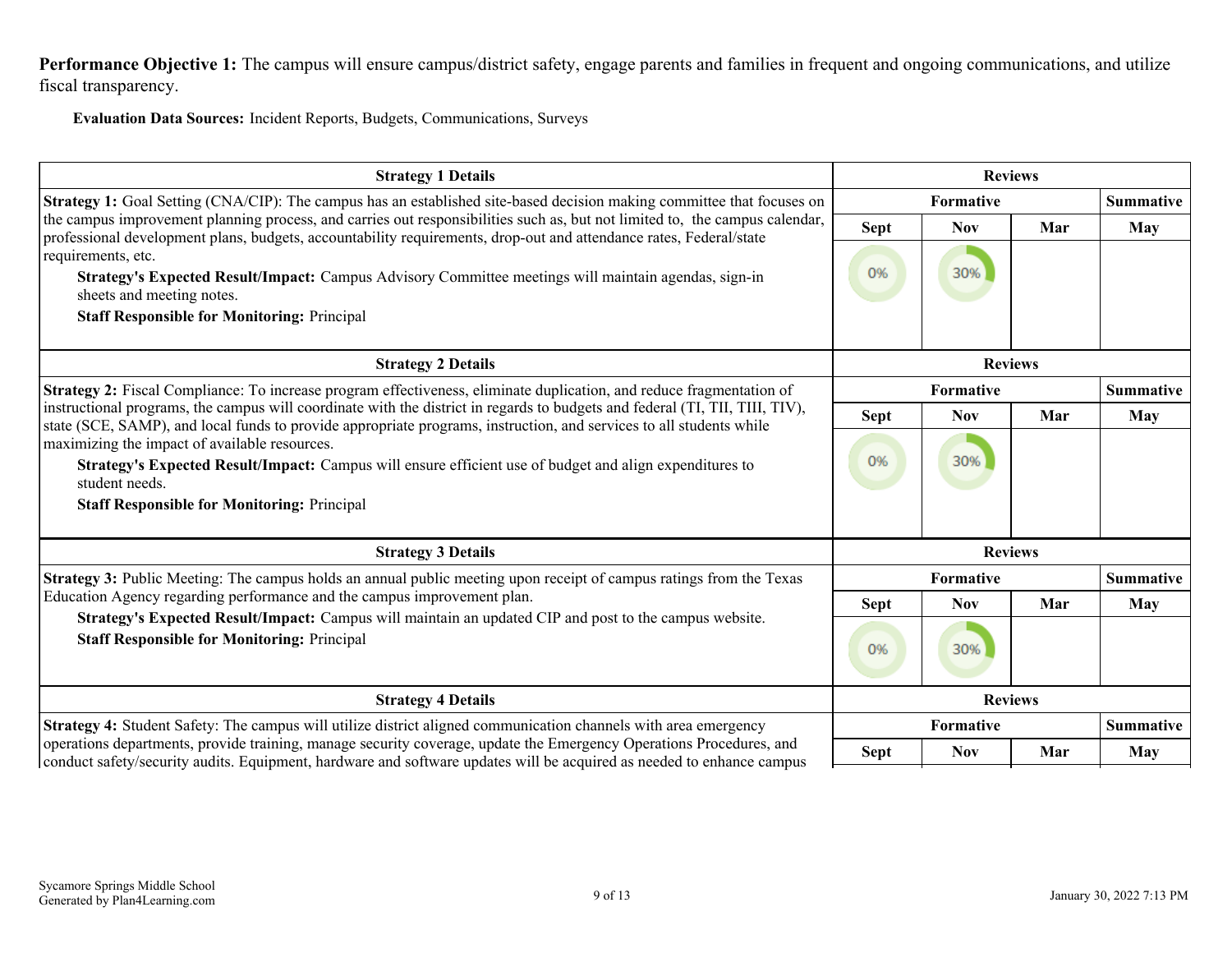<span id="page-9-0"></span>

| security measures. The campus will conduct safety drills, require visitor sign in and badges, ensure perimeter doors are<br>locked and other precautions, as necessary.<br>Strategy's Expected Result/Impact: Campus concerns regarding safety will be processed in a timely manner.<br><b>Staff Responsible for Monitoring: Principal</b> | 0%          | 30% |  |
|--------------------------------------------------------------------------------------------------------------------------------------------------------------------------------------------------------------------------------------------------------------------------------------------------------------------------------------------|-------------|-----|--|
| Accomplished<br>Continue/Modify<br>No Progress                                                                                                                                                                                                                                                                                             | Discontinue |     |  |

**Goal 4:** Social-Emotional, Mental, and Health Wellness:

DSISD will support and enhance students' social and emotional skills, attitudes, relationships, academic performance, and perceptions of classroom and school climate through comprehensive social-emotional/counseling and health wellness programs designed to address student needs.

**Performance Objective 1:** Promote social-emotional, mental, and health wellness for all students by increasing access to developed responsive support services as measured by surveys and feedback from students, parents, and staff.

**Evaluation Data Sources:** Survey data, response plans, counselor/MHP support data/MTSS operational reports,

| <b>Strategy 1 Details</b>                                                                                                                                                                                                                                  |             |           | <b>Reviews</b> |                  |
|------------------------------------------------------------------------------------------------------------------------------------------------------------------------------------------------------------------------------------------------------------|-------------|-----------|----------------|------------------|
| <b>Strategy 1:</b> Early Intervention: The campus will follow the district provided comprehensive school counseling program and                                                                                                                            |             | Formative |                | <b>Summative</b> |
| guidance services to support identified student needs regarding early mental health intervention, suicide prevention, dating<br>violence, conflict resolution, use of tobacco, and drug/violence prevention/intervention. The district will integrate best | <b>Sept</b> | Nov       | Mar            | <b>May</b>       |
| practices on positive behavior interventions and support, grief-informed and trauma-informed care.                                                                                                                                                         |             |           |                |                  |
| Strategy's Expected Result/Impact: Students will receive services and interventions related to their presented<br>needs. Social, emotional, and academic growth will result in this responsive approach.                                                   | 0%          | 30%       |                |                  |
| <b>Staff Responsible for Monitoring: Principal, Counselor and Nurse</b>                                                                                                                                                                                    |             |           |                |                  |
|                                                                                                                                                                                                                                                            |             |           |                |                  |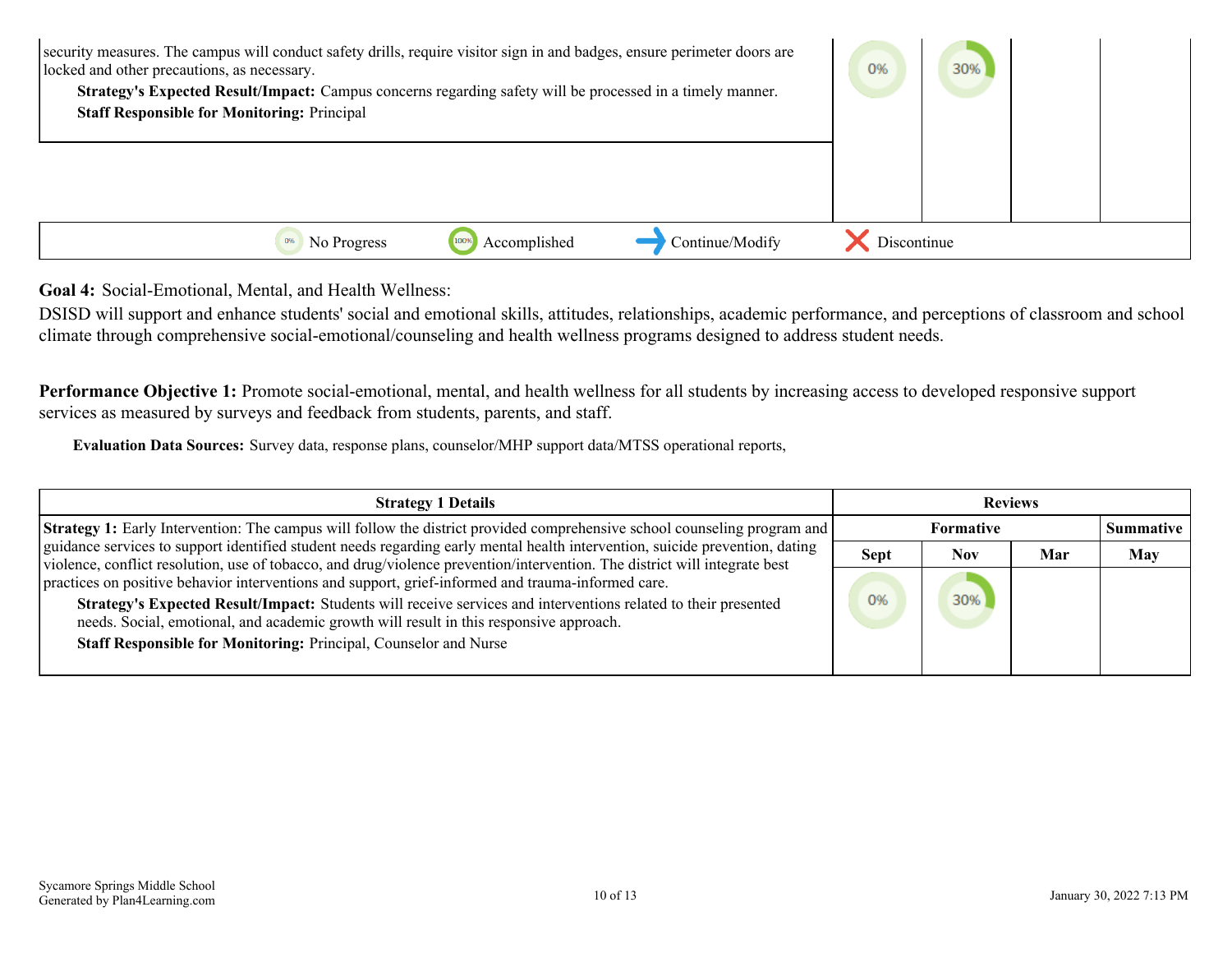<span id="page-10-0"></span>

| <b>Strategy 2 Details</b>                                                                                                                                                                                                                                                                                                                                                                                                                                                                                                                                                           |                   | <b>Reviews</b>   |     |                  |
|-------------------------------------------------------------------------------------------------------------------------------------------------------------------------------------------------------------------------------------------------------------------------------------------------------------------------------------------------------------------------------------------------------------------------------------------------------------------------------------------------------------------------------------------------------------------------------------|-------------------|------------------|-----|------------------|
| Strategy 2: Addressing Abuse: The campus will adhere to the district policy addressing sexual abuse, sex trafficking, and                                                                                                                                                                                                                                                                                                                                                                                                                                                           |                   | Formative        |     | <b>Summative</b> |
| other maltreatment of children which includes methods for staff, student and parent awareness including prevention<br>techniques and warning signs of victims, actions for the safety and counseling of the victims and CPS reporting by staff and<br>administrators.<br>Strategy's Expected Result/Impact: The campus will equip staff and all stakeholders, as reasonable and<br>necessary, with professional development to assist with understanding, identifying, and responding to child<br>maltreatment.<br>Staff Responsible for Monitoring: Principal, Counselor and Nurse | <b>Sept</b><br>0% | Nov<br>30%       | Mar | May              |
| <b>Strategy 3 Details</b>                                                                                                                                                                                                                                                                                                                                                                                                                                                                                                                                                           |                   | <b>Reviews</b>   |     |                  |
| <b>Strategy 3:</b> Anti-Bullying: The campus will ensure that the discipline management program provides for prevention,                                                                                                                                                                                                                                                                                                                                                                                                                                                            |                   | Formative        |     | <b>Summative</b> |
| intervention, and education concerning unwanted physical and/or verbal aggression, sexual harassment, cyber-bullying,<br>bullying harassment on campus, school grounds, and in school vehicles. The district maintains an anti-bullying policy and                                                                                                                                                                                                                                                                                                                                  | <b>Sept</b>       | <b>Nov</b>       | Mar | May              |
| will increase student awareness of the tip line.<br>Strategy's Expected Result/Impact: Bullying referrals will decrease as a result of the bullying protocols and<br>policy adherence by students and staff.<br><b>Staff Responsible for Monitoring: Principal and Counselor</b>                                                                                                                                                                                                                                                                                                    | 0%                | 30%              |     |                  |
| <b>Strategy 4 Details</b>                                                                                                                                                                                                                                                                                                                                                                                                                                                                                                                                                           |                   | <b>Reviews</b>   |     |                  |
| Strategy 4: SEL: Build capacity with teacher professional development of SEL and additional professional counseling                                                                                                                                                                                                                                                                                                                                                                                                                                                                 |                   | Formative        |     | <b>Summative</b> |
|                                                                                                                                                                                                                                                                                                                                                                                                                                                                                                                                                                                     |                   |                  |     |                  |
| support within the district to address instructional loss, isolation, and anticipated increase in emotional distress as a result of                                                                                                                                                                                                                                                                                                                                                                                                                                                 | <b>Sept</b>       | <b>Nov</b>       | Mar | May              |
| the pandemic. The campus utilizes LEAD as an SEL program.<br><b>Strategy's Expected Result/Impact:</b><br>Data showing increases in student sense of belonging, resilience, and self-awareness skills. Academic<br>achievement will increase.<br>Staff Responsible for Monitoring: Principal and Counselor                                                                                                                                                                                                                                                                          | 0%                | 30%              |     |                  |
| <b>Strategy 5 Details</b>                                                                                                                                                                                                                                                                                                                                                                                                                                                                                                                                                           |                   | <b>Reviews</b>   |     |                  |
| <b>Strategy 5:</b> SEL: Follow the district created TEKS-aligned comprehensive counseling curriculum that includes supports for                                                                                                                                                                                                                                                                                                                                                                                                                                                     |                   | <b>Formative</b> |     | <b>Summative</b> |
| elementary and secondary campuses.                                                                                                                                                                                                                                                                                                                                                                                                                                                                                                                                                  | <b>Sept</b>       | <b>Nov</b>       | Mar | May              |
| Strategy's Expected Result/Impact: Utilization of social-emotional curriculum supports within lesson design.<br>Learner growth as indicated through surveys.                                                                                                                                                                                                                                                                                                                                                                                                                        |                   |                  |     |                  |
| <b>Staff Responsible for Monitoring: Principal</b>                                                                                                                                                                                                                                                                                                                                                                                                                                                                                                                                  | 0%                | 30%              |     |                  |

### **Goal 5:** Parent Engagement:

DSISD will increase parent engagement and stakeholder involvement at both the campus and district level by making families feel welcomed through building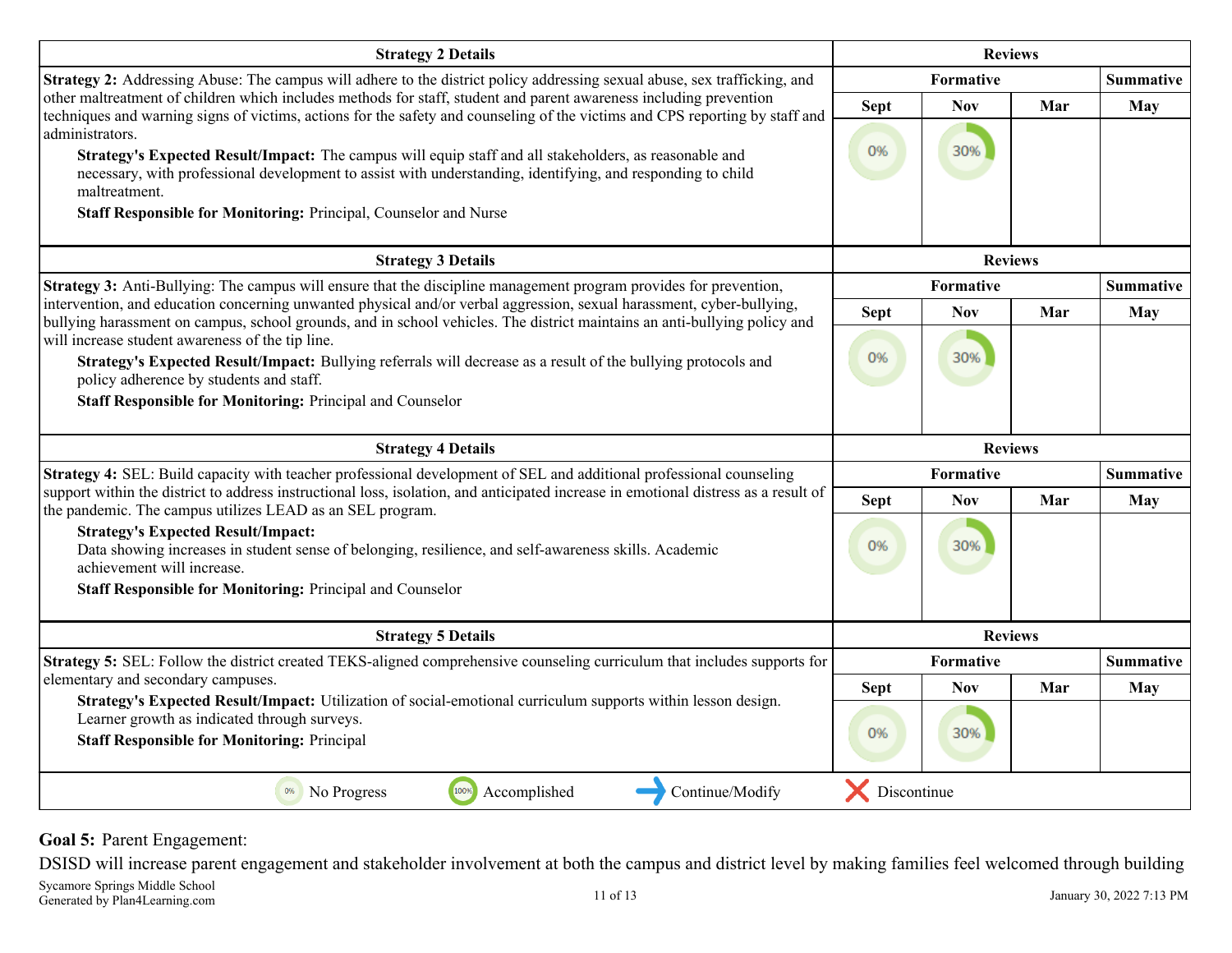Performance Objective 1: An increase in parental engagement through participation in campus/district events, positive connections to campus/district with an increase in overall communication throughout the district.

**Evaluation Data Sources:** Culture/Climate Survey results, sign-in sheets for district/campus events.

| <b>Strategy 1 Details</b>                                                                                                                                                                                                                                                   |                | <b>Reviews</b>   |     |                  |
|-----------------------------------------------------------------------------------------------------------------------------------------------------------------------------------------------------------------------------------------------------------------------------|----------------|------------------|-----|------------------|
| <b>Strategy 1:</b> Parent and Family Engagement: The campus will educate and inform families about campus/district programs                                                                                                                                                 |                | <b>Formative</b> |     | <b>Summative</b> |
| and services prior to the event to build capacity, understanding, and importance of parent and family engagement. A variety<br>of communication methods will be used, in a language that parent can understand, including, but not limited to                               | <b>Sept</b>    | Nov              | Mar | May              |
| websites/social media, emails, school marquee, local newspaper communications, meet the teacher night, open house, report<br>card pickup, parent/guardian meetings, etc.                                                                                                    | 0%             | 30%              |     |                  |
| Strategy's Expected Result/Impact: Increased participation in events and programs noted in sign-in sheets.<br>Use of climate/culture survey data along with website analytics will support feedback on implementation.                                                      |                |                  |     |                  |
| <b>Staff Responsible for Monitoring: Principal</b>                                                                                                                                                                                                                          |                |                  |     |                  |
|                                                                                                                                                                                                                                                                             |                |                  |     |                  |
|                                                                                                                                                                                                                                                                             | <b>Reviews</b> |                  |     |                  |
| <b>Strategy 2 Details</b>                                                                                                                                                                                                                                                   |                |                  |     |                  |
| <b>Strategy 2:</b> Communicating Student Achievement to Parents: The campus will provide consistent, timely, and accurate                                                                                                                                                   |                | <b>Formative</b> |     | <b>Summative</b> |
| communication to parents on individual student achievement data through a variety of methods such as, but not limited to                                                                                                                                                    | <b>Sept</b>    | Nov.             | Mar | <b>May</b>       |
| student work samples, progress report updates, report cards, parent-teacher conferences, phone calls, etc.<br>Strategy's Expected Result/Impact: Increased partnerships with parents and families and an increase in student<br>achievement and supporting the whole child. | 0%             | 30%              |     |                  |
| <b>Staff Responsible for Monitoring: Principal</b>                                                                                                                                                                                                                          |                |                  |     |                  |

**Goal 5:** Parent Engagement:

DSISD will increase parent engagement and stakeholder involvement at both the campus and district level by making families feel welcomed through building meaningful connections and increased communication throughout the district and on all campuses.

**Performance Objective 2:** Increase communication initiatives to strengthen open and transparent two-way communication with all stakeholders.

**Evaluation Data Sources:** Utilize data from relevant surveys and feedback, sign-in sheets, community feedback.